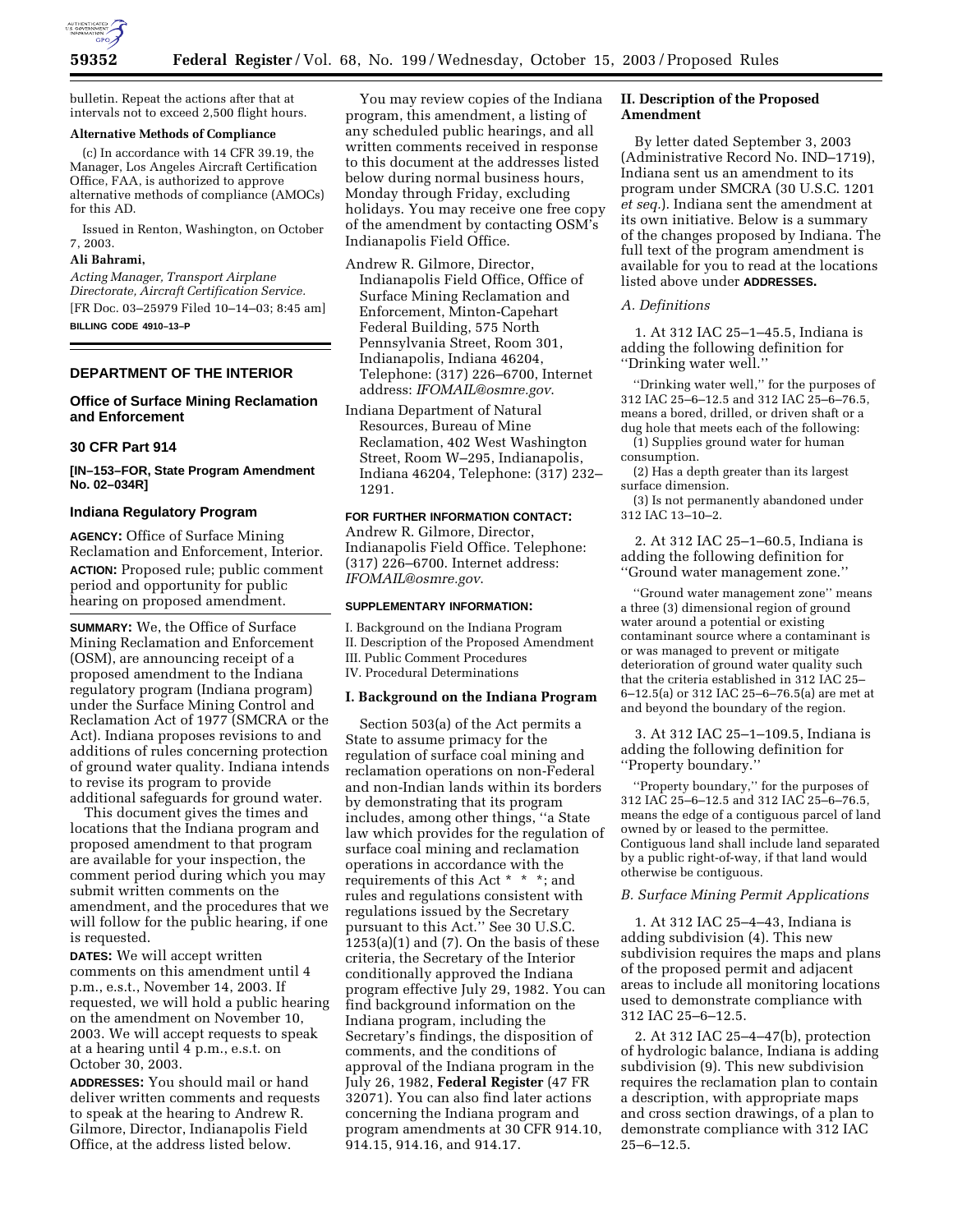# *C. Underground Mining Permit Applications*

1. At 312 IAC 25–4–85(b), protection of hydrologic balance, Indiana is adding subdivision (8). This new subdivision requires the reclamation plan to contain a description, with appropriate maps and cross section drawings, of a plan to demonstrate compliance with 312 IAC 25–6–76.5.

2. At 312 IAC 25–4–93, Indiana is adding subdivision (4). This new subdivision requires the maps and plans of the proposed permit and adjacent areas to include all monitoring locations used to demonstrate compliance with 312 IAC 25–6–76.5.

C. Indiana is adding a new rule at 312 IAC 25–6–12.5 to read as follows:

312 IAC 25–6–12.5 Hydrologic balance; application of ground water quality standards at surface coal mining and reclamation operations permitted under IC 14–34 on which coal extraction, including augering, coal processing, coal processing waste disposal, or spoil deposition, occurs after the effective date of this section, or on which disposal activity subject to IC 13–19–3–3 has occurred and the area is not fully released from the performance bond required by IC 14–34–6.

(a) Ground water is classified under 327 IAC 2–11 to determine appropriate criteria that shall be applied to ground water.

(b) Surface coal mining and reclamation operations must be planned and conducted to prevent violations of ground water quality standards under 327 IAC 2–11.

(c) Surface coal mining and reclamation operations must be planned and conducted to prevent impacts to the ground water in a drinking water well or a nondrinking water supply well, including an industrial, commercial, or agricultural supply well, that result in a contaminant concentration that, based on best scientific information, renders the well unusable for its current use. If a drinking water well or a nondrinking water supply well is affected by contamination, diminution, or interruption proximately resulting from surface mining activities, 312 IAC 25–4–33 and 312 IAC 25–6–25 govern water replacement.

(d) The ground water management zone described in 327 IAC 2–11–9 must be established as follows:

(1) At each drinking water well that is within three hundred (300) feet from the edge of any of the following:

(A) A coal extraction area.

(B) A coal mine processing waste disposal site if not within a coal extraction area.

(C) An area where coal is extracted by auger mining methods.

(D) A location at which coal is crushed, washed, screened, stored, and loaded at or near the mine site unless the location is within the coal extraction area.

(E) A spoil deposition area.

(2) Within three hundred (300) feet from the edge of an area or site described in subdivision (1) where there is no drinking water well that is within three hundred  $(300)$ 

feet from the edge of an area or site described in subdivision (1). If the property boundary or permit boundary is located within three hundred (300) feet from the edge of an area or site described in subdivision (1), the director shall require that a monitoring well be placed at a location approved by the director between the property boundary or permit boundary and the edge of an area or site described in subdivision (1). If a standard listed in 327 IAC 2–11 is exceeded at a monitoring well described in subdivision (2) that the director determines was caused by an activity under subdivision (1), the permittee must submit to the director a plan describing, in detail, the steps to be taken to prevent material damage to the hydrologic balance beyond the permit boundary and a timetable for implementation. This plan must be submitted within thirty (30) days of the discovery of an exceedance and include information relative to access, additional monitoring, and any measures to be taken to minimize changes to the prevailing hydrologic balance and to prevent material damage to the hydrologic balance beyond the permit boundary.

(3) If a drinking water well is located within three hundred (300) feet of an area or site described in subdivision (1) and it is determined that there is a substantial likelihood of impact, the director may require that a monitoring well be placed at a location approved by the director between the drinking water well and the edge of an area or site described in subdivision (1). If a standard listed in 327 IAC 2–11 is exceeded at a monitoring well described in subdivision (3) that the director determines was caused by an activity under subdivision (1), the permittee shall submit to the director a plan describing, in detail, the steps to be taken and a timetable for taking the action that takes into account site-specific conditions to provide protection for the drinking water well. This plan must be submitted within thirty (30) days of the discovery of an exceedance and include information relative to access, additional monitoring, and any measures to be taken to minimize changes to the prevailing hydrologic balance and to prevent material damage to the hydrologic balance beyond the permit boundary.

(e) The criteria established in subsection (a) must be met at and beyond the boundary of the ground water management zone.

D. Indiana is adding a new rule at 312 IAC 25–6–76.5 to read as follows:

312 IAC 25–6–76.5 Underground mining; hydrologic balance; application of ground water quality standards at underground coal mining and reclamation operations permitted under IC 14–34 on which coal extraction, coal processing, coal processing waste disposal, or underground development waste and spoil deposition occurs after the effective date of this section, or on which disposal activity subject to IC 13–19–3–3 has occurred and the area is not fully released from the performance bond required by IC 14–34–6.

(a) Ground water is classified under 327 IAC 2–11 to determine appropriate criteria that shall be applied to ground water.

(b) Underground coal mining and reclamation operations must be planned and conducted to prevent violations of ground water quality standards under 327 IAC 2–11.

(c) Underground coal mining and reclamation operations must be planned and conducted to prevent impacts to the ground water in a drinking water well or a nondrinking water supply well, including an industrial, commercial, or agricultural supply well, that result in a contaminant concentration that, based on best scientific information, renders the well unusable for its current use. If a drinking water well or a nondrinking water supply well is affected by contamination, diminution, or interruption proximately resulting from surface mining activities, 312 IAC 25–4–74 and 312 IAC 25– 6–88 govern water replacement.

(d) The ground water management zone described in 327 IAC 2–11–9 must be established as follows:

(1) At each drinking water well that is within three hundred (300) feet from the edge of any of the following:

(A) A coal mine processing waste disposal site.

(B) A location at which coal is crushed, washed, screened, stored, and loaded at or near the mine site.

(C) An underground development waste and spoil deposition area.

(2) Within three hundred (300) feet from the edge of an area or site described in subdivision (1) where there is no drinking water well that is within three hundred (300) feet from the edge of an area or site described in subdivision (1). If the property boundary or permit boundary is located within three hundred (300) feet from the edge of an area or site described in subdivision (1), the director shall require that a monitoring well be placed at a location approved by the director between the property boundary or permit boundary and the edge of an area or site described in subdivision (1). If a standard listed in 327 IAC 2–11 is exceeded at a monitoring well described in subdivision (2) that the director determines was caused by an activity under subdivision (1), the permittee must submit to the director a plan describing, in detail, the steps to be taken to prevent material damage to the hydrologic balance beyond the permit boundary and a timetable for implementation. This plan must be submitted within thirty (30) days of the discovery of an exceedance and include information relative to access, additional monitoring, and any measures to be taken to minimize changes to the prevailing hydrologic balance and to prevent material damage to the hydrologic balance beyond the permit boundary.

(3) If a drinking water well is located within three hundred (300) feet of an area or site described in subdivision (1) and it is determined that there is a substantial likelihood of impact, the director may require that a monitoring well be placed at a location approved by the director between the drinking water well and the edge of an area or site described in subdivision (1). If a standard listed in 327 IAC 2–11 is exceeded at a monitoring well described in subdivision (3) that the director determines was caused by an activity under subdivision (1), the permittee shall submit to the director a plan describing, in detail, the steps to be taken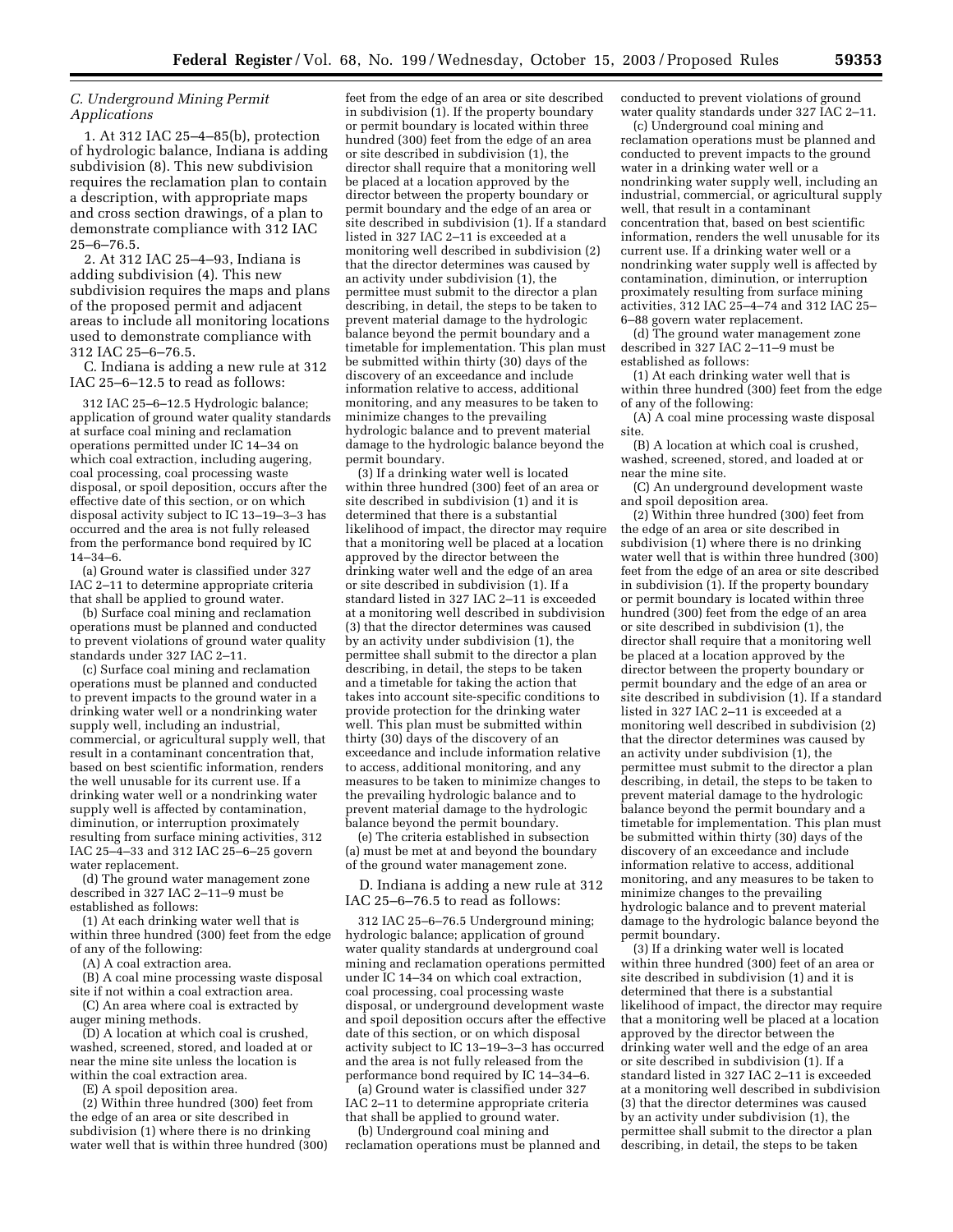and a timetable for taking the action that takes into account site-specific conditions to provide protection for the drinking water well. This plan must be submitted within thirty (30) days of the discovery of an exceedance and include information relative to access, additional monitoring, and any measures to be taken to minimize changes to the prevailing hydrologic balance and to prevent material damage to the hydrologic balance beyond the permit boundary.

(e) The criteria established in subsection (a) must be met at and beyond the boundary of the ground water management zone.

## **III. Public Comment Procedures**

Under the provisions of 30 CFR 732.17(h), we are seeking your comments on whether the amendment satisfies the applicable program approval criteria of 30 CFR 732.15. If we approve the amendment, it will become part of the State program.

## *Written Comments*

Send your written or electronic comments to OSM at the address given above. Your written comments should be specific, pertain only to the issues proposed in this rulemaking, and include explanations in support of your recommendations. We will not consider or respond to your comments when developing the final rule if they are received after the close of the comment period (see **DATES**). We will make every attempt to log all comments into the administrative record, but comments delivered to an address other than the Indianapolis Field Office may not be logged in.

#### *Electronic Comments*

Please submit Internet comments as an ASCII or Word file avoiding the use of special characters and any form of encryption. Please also include ''Attn: IN–153–FOR'' and your name and return address in your Internet message. If you do not receive a confirmation that we have received your Internet message, contact the Indianapolis Field Office at (317) 226–6700.

### *Availability of Comments*

We will make comments, including names and addresses of respondents, available for public review during normal business hours. We will not consider anonymous comments. If individual respondents request confidentiality, we will honor their request to the extent allowable by law. Individual respondents who wish to withhold their name or address from public review, except for the city or town, must state this prominently at the beginning of their comments. We will make all submissions from organizations or businesses, and from

individuals identifying themselves as representatives or officials of organizations or businesses, available for public review in their entirety.

## *Public Hearing*

If you wish to speak at the public hearing, contact the person listed under **FOR FURTHER INFORMATION CONTACT** by 4 p.m., e.s.t. on October 30, 2003. If you are disabled and need special accommodations to attend a public hearing, contact the person listed under **FOR FURTHER INFORMATION CONTACT**. We will arrange the location and time of the hearing with those persons requesting the hearing. If no one requests an opportunity to speak, we will not hold a hearing.

To assist the transcriber and ensure an accurate record, we request, if possible, that each person who speaks at the public hearing provide us with a written copy of his or her comments. The public hearing will continue on the specified date until everyone scheduled to speak has been given an opportunity to be heard. If you are in the audience and have not been scheduled to speak and wish to do so, you will be allowed to speak after those who have been scheduled. We will end the hearing after everyone scheduled to speak and others present in the audience who wish to speak, have been heard.

## *Public Meeting*

If only one person requests an opportunity to speak, we may hold a public meeting rather than a public hearing. If you wish to meet with us to discuss the amendment, please request a meeting by contacting the person listed under **FOR FURTHER INFORMATION CONTACT**. All such meetings are open to the public and, if possible, we will post notices of meetings at the locations listed under **ADDRESSES**. We will make a written summary of each meeting a part of the administrative record.

#### **IV. Procedural Determinations**

### *Executive Order 12630—Takings*

The revisions made at the initiative of the State that do not have Federal counterparts have been reviewed and a determination made that they do not have takings implications. This determination is based on the fact that the provisions have no substantive effect on the regulated industry.

# *Executive Order 12866—Regulatory Planning and Review*

This rule is exempted from review by the Office of Management and Budget (OMB) under Executive Order 12866.

# *Executive Order 12988—Civil Justice Reform*

The Department of the Interior has conducted the reviews required by section 3 of Executive Order 12988 and has determined that this rule meets the applicable standards of subsections (a) and (b) of that section. However, these standards are not applicable to the actual language of State regulatory programs and program amendments because each program is drafted and promulgated by a specific State, not by OSM. Under sections 503 and 505 of SMCRA (30 U.S.C. 1253 and 1255) and the Federal regulations at 30 CFR 730.11, 732.15, and 732.17(h)(10), decisions on proposed State regulatory programs and program amendments submitted by the States must be based solely on a determination of whether the submittal is consistent with SMCRA and its implementing Federal regulations and whether the other requirements of 30 CFR Parts 730, 731, and 732 have been met.

## *Executive Order 13132—Federalism*

This rule does not have Federalism implications. SMCRA delineates the roles of the Federal and State governments with regard to the regulation of surface coal mining and reclamation operations. One of the purposes of SMCRA is to ''establish a nationwide program to protect society and the environment from the adverse effects of surface coal mining operations.'' Section 503(a)(1) of SMCRA requires that State laws regulating surface coal mining and reclamation operations be ''in accordance with'' the requirements of SMCRA, and section 503(a)(7) requires that State programs contain rules and regulations ''consistent with'' regulations issued by the Secretary pursuant to SMCRA.

# *Executive Order 13175—Consultation and Coordination With Indian Tribal Governments*

In accordance with Executive Order 13175, we have evaluated the potential effects of this rule on Federallyrecognized Indian tribes and have determined that the rule does not have substantial direct effects on one or more Indian tribes, on the relationship between the Federal Government and Indian tribes, or on the distribution of power and responsibilities between the Federal Government and Indian tribes. This determination is based on the fact that the Indiana program does not regulate coal exploration and surface coal mining and reclamation operations on Indian lands. Therefore, the Indiana